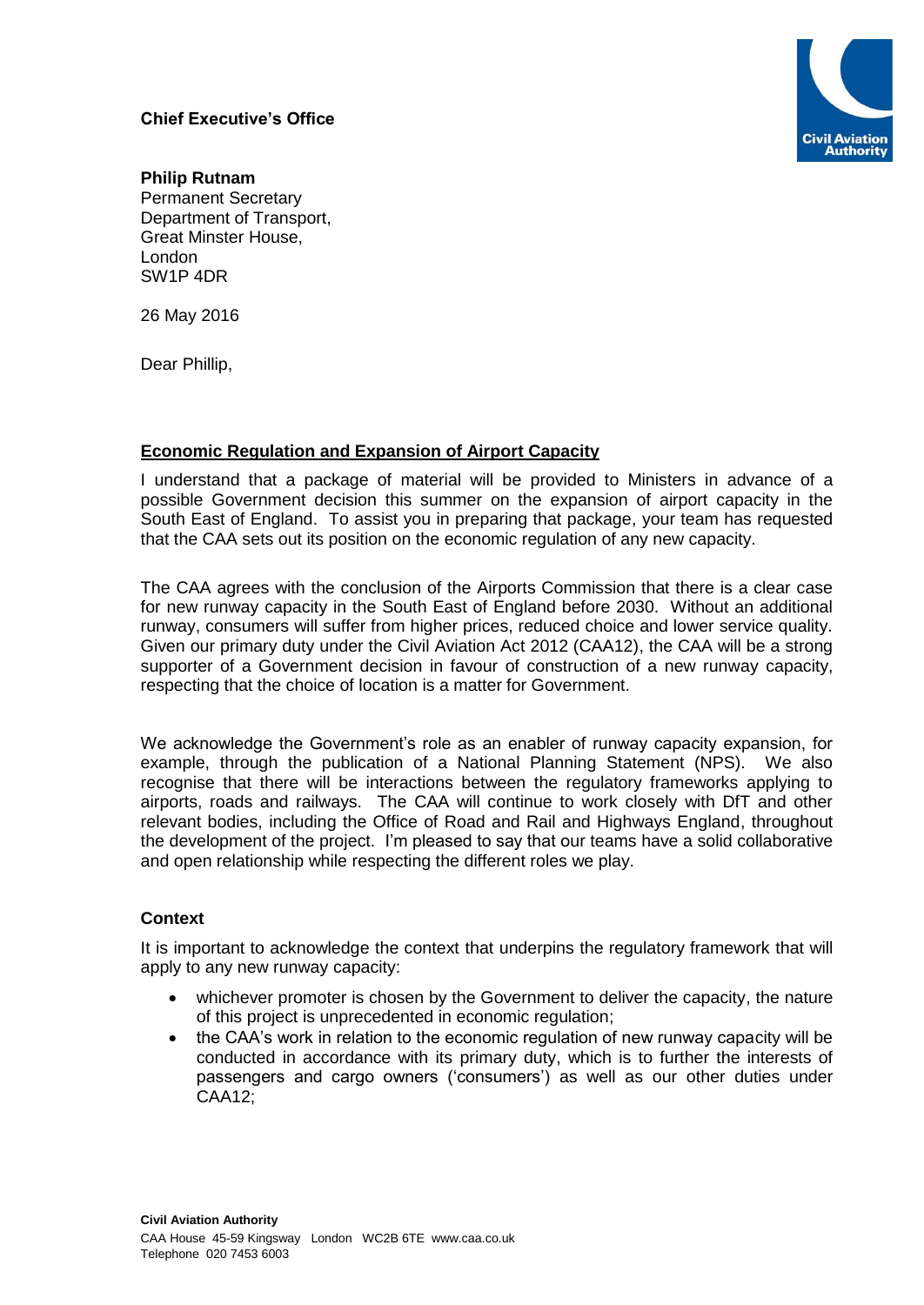- any decision that the CAA makes under CAA12 will be subject to public law principles (so that, for example it cannot by this letter, or otherwise, fetter its discretion) and, in relation to licence modifications, will be subject to a right of appeal by licence holders or providers of air transport services whose interests are materially affected by the CAA's decision; and
- the regulatory process is at an early stage; the CAA will need to consult extensively with all relevant stakeholders to ensure that our economic regulation policy furthers the interests of users in accordance with our duties under CAA12. It should be noted that the airport promoters have only just started to share with the CAA their high level plans for the design, cost, and financing of new runway capacity.

## **Regulatory architecture**

We have considered whether the current regulatory framework provided by the CAA12 is appropriate to deliver new runway capacity. In doing so, we have approached this review on the basis that the existing airport owner will promote and deliver the new capacity. Bearing in mind DfT's understandable desire to avoid unnecessary uncertainty and delay once the Government has made its decision, we have no grounds at present to believe that the existing statutory basis for economic regulation must be changed to accommodate airport capacity expansion. Given we are, however, at such an early stage, we will keep this position under regular review, and will inform the DfT at the earliest opportunity if it becomes apparent to us that changes to the existing regime are required.

We will continue to learn from others to help us to develop an effective regime for the economic regulation of new airport capacity. We have reviewed the tools used in other contractual and regulatory regimes for major infrastructure projects. Whilst we consider that the structures used for the Thames Tideway Tunnel and Hinkley Point C projects do not appear to be directly transferable to airport expansion, there are still some relevant lessons that we can learn from them. These include the importance attached to long-term certainty, clarity around risk allocation, and the benefits of competitive tension to establish efficient financing and construction costs.

We understand that a Government support package was developed for the Thames Tideway Tunnel to manage certain risks and that a package has also been developed for the Hinkley Point C project, to cater for a change in Government policy. We note, however, that a Government support package is not currently your preferred approach for new runway capacity.

We have identified a number of key strategic risks that have the potential to affect the delivery of new runway capacity that will require ongoing monitoring and mitigation. These include:

- (i) insufficient confidence of actual and potential investors and creditors creates a financing challenge for expansion;
- (ii) the failure to achieve cost-efficient expansion;
- (iii) the failure to engage airlines appropriately during the process;
- (iv) a preferred promoter enters into financial distress;
- (v) a preferred promoter perceives a strategic interest to improve its financial position by forcing the re-opening of a regulatory settlement through refusal to develop new capacity (a 'hold up' scenario); and
- (vi) withdrawal of political support for expansion.

The CAA has the ability to develop a range of regulatory tools under CAA12 to help manage the first five risks. In mitigating the first risk we appreciate that we may need to consider augmenting our standard economic regulatory model to reflect the scale and complexity of the project. Our ability to mitigate the second and third risks will be enhanced if there is a clear expectation from both the CAA and the Government that the successful promoter must engage collaboratively with the airline community and other stakeholders on the precise design for new capacity so that the right type of scheme is designed and built at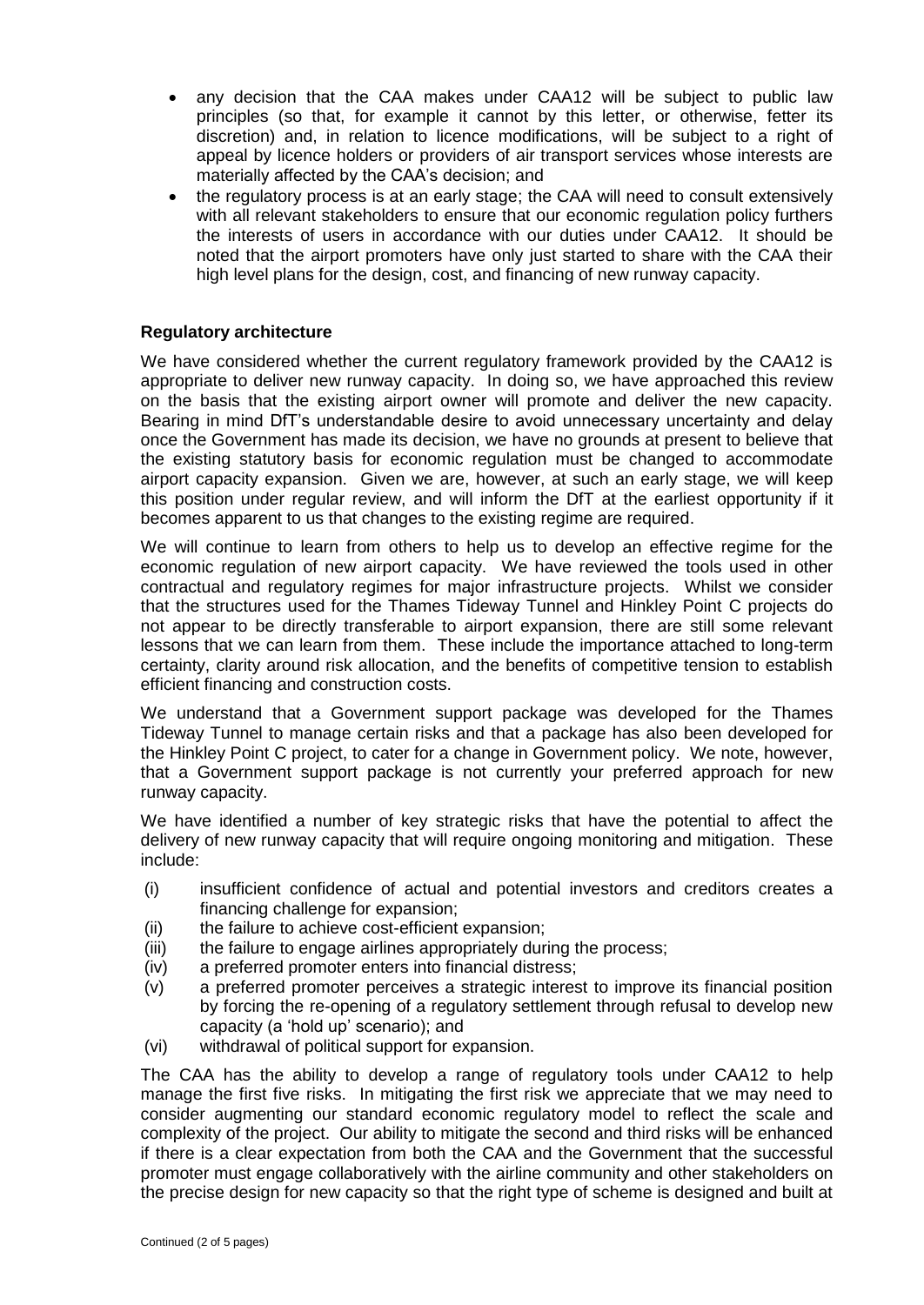the right cost. There should also be an expectation around transparency and harnessing the benefits of competitive tension wherever appropriate.

We are keen that we and DfT continue our current work on considering whether there may be other mechanisms that might help us address the fourth and fifth risks to ensure that delivery should continue, if we were faced with an extreme scenario. The sixth risk will need to be mitigated by Government, the successful promoter and the airlines all working together.

#### **Process**

The CAA recognises the desirability of providing greater certainty around its policy on the extent to which the costs of new runway capacity might be recoverable from airport users. We envisage a similar process and timetable for the three shortlisted options selected, with some specific changes to recognise the differences in the licensing arrangements currently in place at Heathrow and Gatwick.

We have already published a number of policy documents for consultation including in March 2015, September 2015 and February 2016. We expect to issue a number of further consultation documents in the coming months on different elements of our regulation of new airport capacity, starting with a consultation on the treatment of planning costs. We will then publish our policy conclusions on these issues and implement (subject to appeal) any licence modifications required. More details on our current thinking on these issues are set out below.

With a location decision in favour of either option at Heathrow, we could bring the economic regulation of new runway capacity into our work on the new price control for the 7th regulatory period for Heathrow Airport Ltd (HAL), referred to as 'H7'. Work on the new price control commenced in March 2016, with the revised licence required from 1st January 2019.

Recent consultation with the industry, however, suggests some support for extending the existing price control (Q6) by one or more years, to enable airports and airlines to focus on new runway capacity from the outset. Under such an extension, we could still complete the regulation of new capacity by the end of 2018, but elements of the H7 price control (such as service quality) could be completed in the following year. We would need to consult with interested parties on this extension option.

Following discussions with the successful promoter and airlines after a Government location decision, we would expect to issue a consultation document focusing on the overall architecture or economic regulation framework. This would cover issues such as:

- the long-term nature of capacity expansion and whether this should be reflected in the length and structure of the price control; and
- the importance of issues such as prefunding and the overall timetable for the regulatory process.

Subsequent consultations would cover incentives and efficiency in more detail, and might include:

- delivery obligations and incentives, where an airport operator is required to use best endeavours to develop its airport infrastructure/capacity in an economic and efficient manner to meet the reasonable requirements of users for additional capacity; and
- approaches to driving cost efficiency, such as the use of capital expenditure triggers and incentives, clawback provisions and increased scrutiny of costs by independent parties.

Continued (3 of 5 pages) The process and timetable in response to a location decision in favour of a Gatwick runway would be similar, but we would first of all assess, and then consult on, the most suitable form of regulation. This is because, in 2014, the CAA changed the way that it regulates airport charges and services at Gatwick, moving from calculating a price cap to a more "deregulatory" approach, relying on specific licence-backed commitments given by Gatwick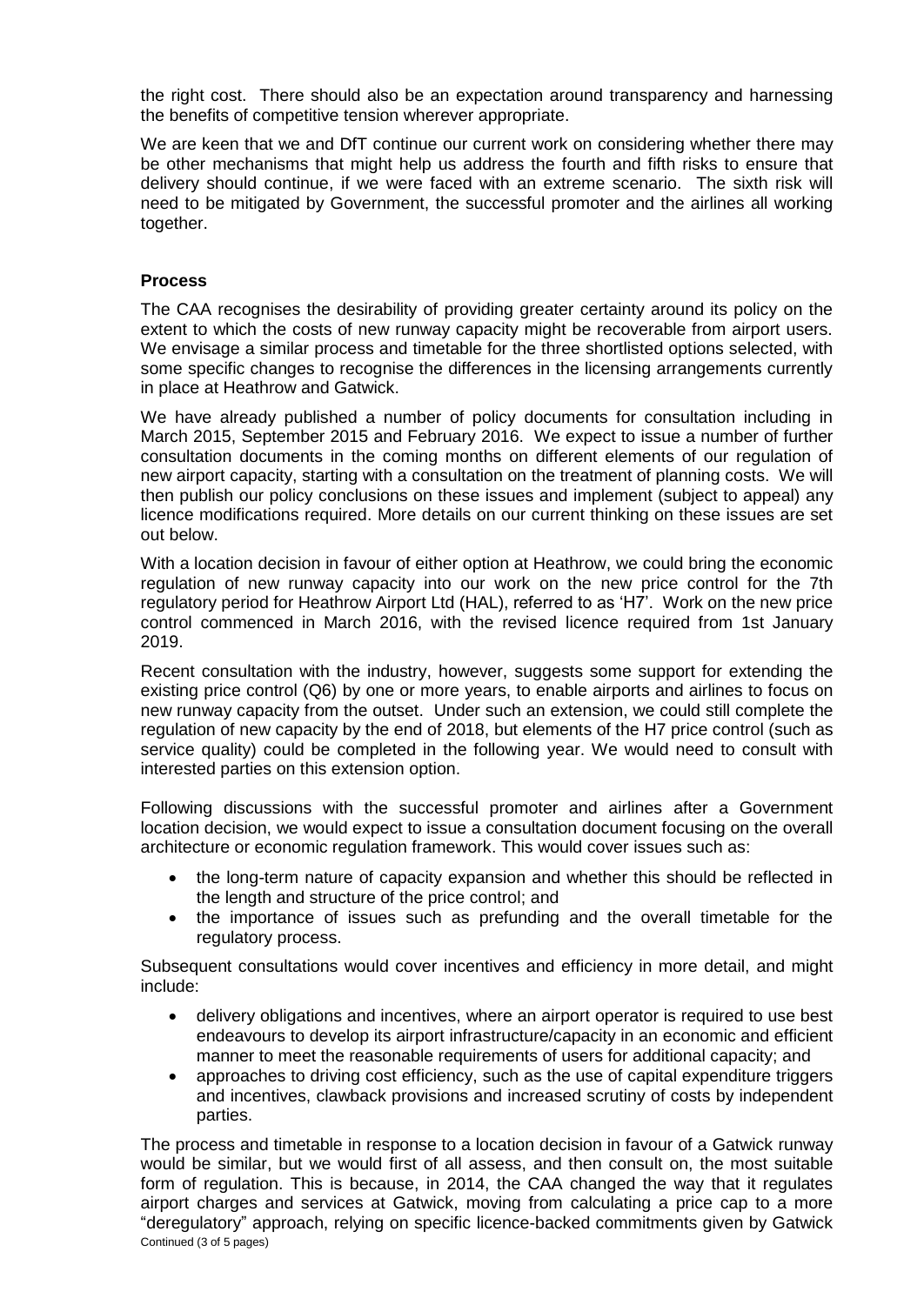Airport Limited. Should Gatwick be chosen as the location for new runway capacity, the CAA would need to make a decision whether this form of regulation was suitable for new runway capacity, or whether we would need to return to a more "traditional" Regulatory Asset Base (RAB) model (or, indeed, some other methodology). A revised GAL licence and price control conditions could also be in place by the end of 2018.

We are mindful that there will be significant interactions and dependencies with the NPS and DCO processes and that we may need to adjust our timetable as a result. Given the scale and complexity of this project, we are conscious that we may also need to adjust our timetable if the successful airport promoter requires more time to work constructively with the airlines, local communities, etc on its scheme design and cost. We are mindful that the Thames Tideway Tunnel and Hinkley Point C structures both took a considerable amount of time to develop, agree and implement and that trying to give regulatory certainty prematurely may not be in the interests of consumers.

### **Treatment of planning costs (or 'Category B' Costs)**

We have previously recognised that the treatment of Category B costs needed to be addressed separately and more quickly than that of the overall economic regulation framework. With that in mind, we published in February 2016 a document setting out principles and issues related to the recovery of planning costs and encouraged discussions between airport operators and airlines on the subject. Since then, some preliminary discussions have taken place and views exchanged between parties and with the CAA.

As indicated above, assuming a Government decision is made in the summer, we plan to publish a consultation shortly thereafter setting out our initial views on the regulatory mechanism for the recovery of costs associated with obtaining planning permission for new runway capacity. The consultation will consider the definition of eligible Category B costs, which are (so far) defined as the costs associated with seeking planning consent. After suitable consultation, implementation of our policy will follow and deal with any planning costs incurred by the airport operator from immediately after the Government location decision.

## **Mitigations**

We have previously recognised that spending on mitigations may be significantly higher than has been the norm in the UK due to the level of potential detriment to those affected by new capacity. In relation to any proposed mitigations, the CAA has a secondary 'environmental duty' that is aimed at ensuring economic regulation is consistent with an airport's environmental obligations (resulting from both environmental and planning law) where the measures are:

- in the interests of users; and
- designed, implemented and delivered in an economic and efficient manner.

Where mitigations are referred to in an NPS and/or are backed by legal requirements, it would be easier for the CAA to have regard to the efficient costs of meeting these mitigations as being part of the 'price' of the promoter being able to develop the successful airport. We should also keep under review whether there is at any time the scope or need for ministerial guidance under the CAA12 in relation to the treatment of mitigations and community compensation measures.

#### **Surface Access**

The CAA recognises that significant investment in surface access infrastructure may be required to enable expansion to proceed and to accommodate the additional journeys that will be generated by expansion. This includes investment that might otherwise have taken place at a later date, but needs to be brought forward because of the additional journeys generated by airport expansion.